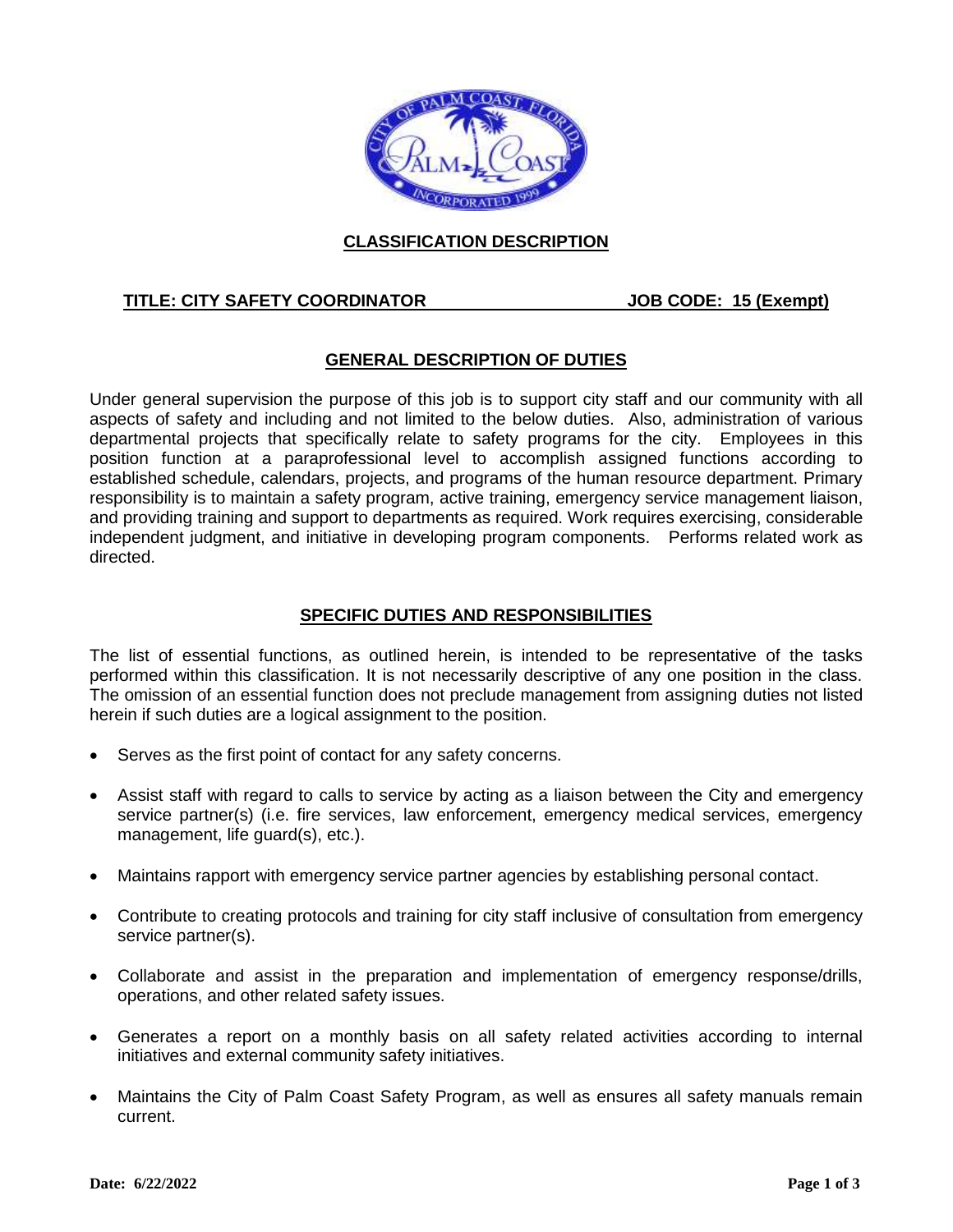- Develops and implements related policies, procedures and practices based upon established best practices.
- Support Risk Management in the investigation of insurance claims while identifying opportunities to mitigate risk.
- Organizes and assists with City-wide risk reviews and assessments.
- Participates in the City's Safety Team, assists with City-wide safety training, and integrates all activities toward achievement of City safety goals and objectives.
- Assists with the development and implementation of required training programs set forth by The City of Palm Coast for all departments.
- Maintain and Administer city wide training platform, PCU (Palm Coast University).
- Operate in compliance with HIPPA, FMLA and other related laws and/or regulations.
- Develops and implements required training programs based upon trends and other environmental factors.
- Coordinates with the workers' compensation insurance carrier on safety initiatives.
- Monitors and reviews job-specific personal protective equipment (PPE) recommendations and analyzes equipment and PPE to ensure products utilized provide maximum protection and within budget guidelines.
- Ensures delivery of excellent and timely customer service to related city personnel and vendors.
- Receives inquiries and requests from employees and the general public, through friendly, professional customer service skills, ascertains the needs of the customer and provides appropriate assistance and information; responds to escalated customer service issues.
- Performs related work as required.
- Ensures that all administrative responsibilities related to safety and training are completed and filed appropriately. Maintains required and associated records in accordance with retention requirements.

#### **MINIMUM TRAINING AND EXPERIENCE**

Bachelor's Degree preferred in Business or Public Administration or related field. Knowledge of laws, codes, statutes and regulations concerning city operations. Experience in safety and training programs preferred.